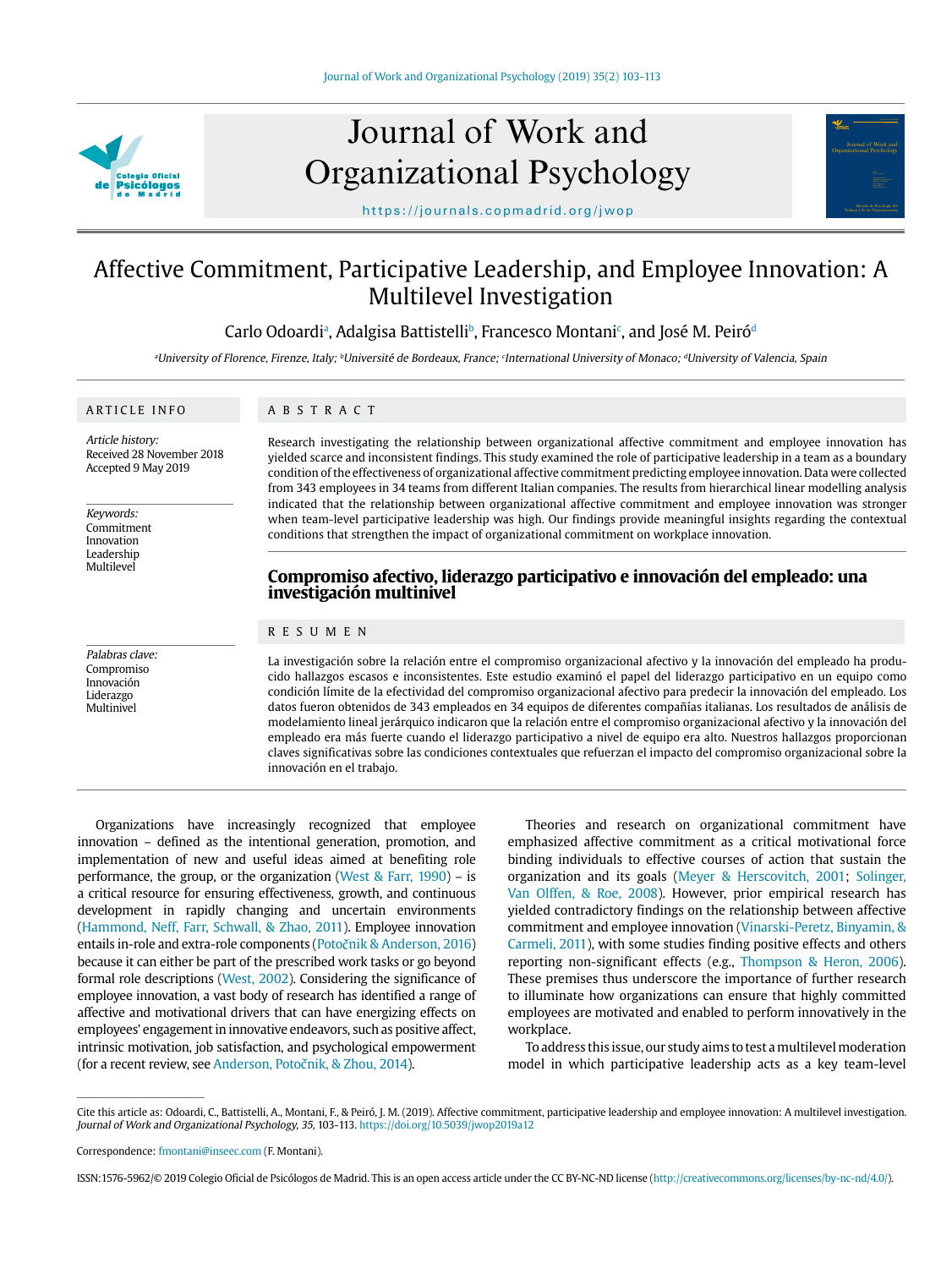boundary condition that positively shapes the relationship between organizational affective commitment and employee innovation. Participative team leadership involves actively encouraging followers to express their own opinions and perspectives and using their ideas to make relevant decisions, thereby fostering shared influence processes within the group (Koopman & Wierdsma, 1998). The rationale for this multilevel moderation model is derived from the social information processing theory (Salancik & Pfeffer, 1978), which suggests that, at the group level, participative leadership would convey the shared belief that innovation is an organizationally welcome and beneficial endeavor. This way, participative leadership leads affectively committed employees to ascribe a positive meaning to innovation and, thereby, to be motivated to invest their energy in corresponding innovative behaviors to improve organizational functioning.

 By examining this conceptual model, our study expands the research on affective commitment and leadership, which has focused mostly on leaders' behaviors as antecedents of commitment rather than on assessing their intervening impact on the relationship between this psychological state and individual performance at work. Moreover, our study extends current literature on grouplevel participative leadership and workplace innovation. Prior to our investigation, Somech (2006) identified group-level participative leadership as a key boundary condition upon which functionally heterogeneous teams were enabled to be more reflective and, ultimately, innovative. Our study identifies a different function of team-level participative leadership, namely its innovation-enhancing effect on individuals. Unravelling such a cross-level impact is important because it helps address the key research question of how individuals can most effectively interact with their proximal work group to innovate (Anderson et al., 2014; Ramos, Anderson, Peiró, & Zijlstra, 2016). In response, our study expands previous research on individual-team interface in the innovation context by attempting to clarify how the interplay between the individual and the group works in affecting the innovation of those individuals that, due to their strong emotional attachment to the organization, might be less reticent to engage in innovative actions. As such, from a theoretical perspective, our study suggests a valuable cross-level approach to study the impact of group-level variables on employee innovation. Precisely, this approach allows researchers to unravel participative leadership as a new and important group-level boundary condition for the expression of employee innovative potential. From a practical standpoint, unveiling whether and how team-level participative leadership style influences affectively committed employees' innovation is important to provide the new, evidence-based information that participation-supportive behaviors enacted by leaders towards their team can bring out the innovative potential of affectively committed members.

# **Organizational Affective Commitment and Employee Innovation: Contrasting Perspectives and Conflicting Results**

Organizational commitment is defined as a "volitional bond reflecting dedication and responsibility for a target" (Klein, Molloy, & Brinsfield, 2012, p. 131); organizational commitment is recognized as a multi-dimensional construct that entails three distinct components: affective commitment, which, as previously mentioned, refers to an employee's emotional attachment to the organization; normative commitment, which reflects a sense of obligation to remain in the organization; and continuance commitment, which is based on the recognition that there are costs associated with leaving the organization (Meyer, Stanley, Herscovitch, & Topolnytsky, 2002). The current study focuses on affective commitment – rather than on all three forms of commitment – because this component has been argued and shown to be more strongly and more consistently associated with organizational-relevant and employee-relevant outcomes (Mathieu & Zjac, 1990; Meyer et al., 2002; Solinger et al., 2008). Notably, there is evidence that affective commitment is a critical precursor to effective in-role and extra-role behaviors, such as task performance (e.g., Meyer, & Herscovitch, 2001) and organizational citizenship behaviors (Battistelli, Galletta, Portoghese, & Vandenberghe, 2013).

Theoretically, a case can be made for a positive relationship between affective commitment and employee innovation. First, affectively committed employees tend to experience positive emotions (Battistelli, Portoghese, Galletta, & Pohl, 2012) and higher levels of intrinsic motivation (Meyer, Becker, & Vandenberghe, 2004), both of which are essential to boosting individual creativity (Auger & Woodman, 2016). Indeed, the positive affective experiences associated with affective commitment improve the development of new conceptual combinations by broadening one's momentary thought-action repertoire, thereby stimulating creative ideas (Baas, De Dreu, & Nijstad, 2008). Moreover, as an energizing force, affective commitment activates employee' intrinsic motivation (Battistelli, Galletta, Portoghese, & Vandenberghe, 2013), which, in turn, expands an individual's access to novel ideas and solutions by enhancing cognitive flexibility and openness to complexity (Amabile, 1983).

Second, affective commitment is associated with increased trustworthy behavior at work, which enhances the odds that employees will obtain the necessary resources to put creative ideas into practice. Indeed, based on their strong identification with organizational values and goals, affectively committed employees tend to act as good "organizational citizens" and demonstrate their loyalty to the organization by putting the interests of the organization above their personal interests (Meyer & Allen, 1991; Rhoades, Eisenberger, & Armeli, 2001). In so doing, such employees convey to others the message that they value the organization's welfare. Accordingly, they are likely to be considered not only likeable but also trustworthy by those leaders – such as supervisors and managers – that are in positions of power and that can make resources to idea implementation more or less available, as a consequence (Bolino, Turnley, & Bloodgood, 2002). When such organizational members trust their subordinates, they are thus likely to provide the material support and instrumental resources necessary to translate creative ideas into implementable innovations (Lau & Liden, 2008).

However, scholars have also pointed to some potential unfavorable consequences of organizational commitment that might hamper, rather than facilitate, employee engagement in innovative courses of action. Indeed, high levels of commitment can result in excessive reliance on and respect for traditional organizational policies, procedures, and practices (Randall, 1987) which can stifle the flexible thinking necessary to conceive of creative ideas or solutions (Baas et al., 2008). Moreover, highly committed employees tend to manifest a high concern for others' welfare that can override their personal concerns (Randall, 1987). Such people might thus find it difficult to suggest and champion new ways of doing things that break routines and that might be stressful for others, as a consequence (Tornau & Frese, 2013). Finally, due to their strong investment in and identification with the organization, committed employees often feel more personally disturbed by and therefore vulnerable to the threatening effects of work-related problems (Mathieu & Zajac, 1990). This can hamper their capacity to effectively address the potentially stressful demands associated with innovation implementation – such as unexpected errors or problems – which can reduce the odds of effectively putting creative ideas into practice.

Reflecting these contrasting theoretical perspectives, empirical support for organizational affective commitment as an antecedent of employee innovation has been limited and mixed (Strauss, Griffin, & Rafferty, 2009). Indeed, although some studies have found a positive direct link between affective commitment and employee innovation (i.e., Jafri, 2010; Vinarski-Peretz et al., 2011), others have reported a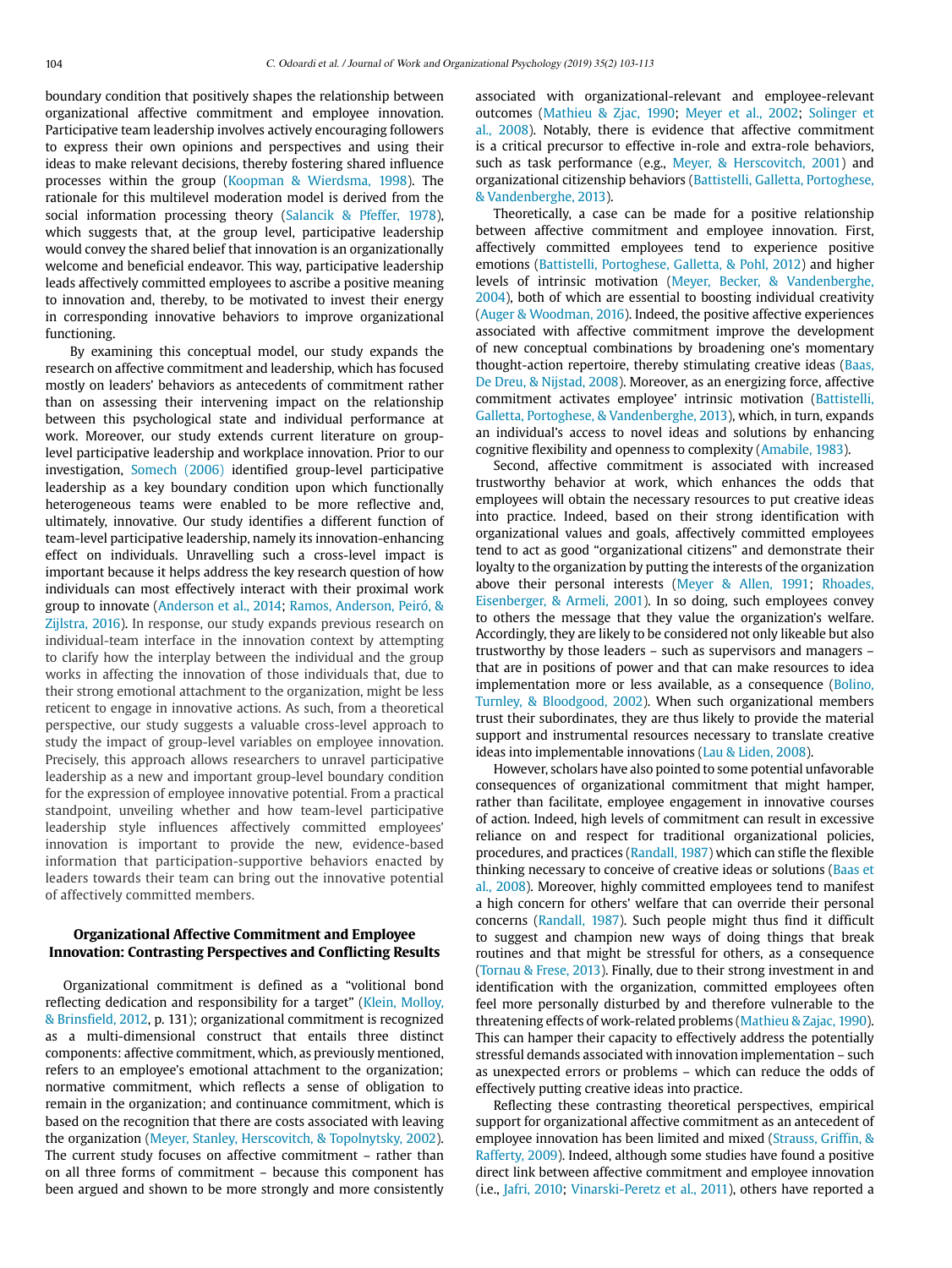non-significant association (i.e., Chen, Sharma, Edinger, Shapiro, & Farh, 2011; Thompson & Heron, 2006). For example, Vinarski-Peretz et al. (2011) hypothesized and found that organizational affective commitment mediated the positive impact of subjective relational experiences on employees' involvement in innovative tasks. In addition, Camelo-Ordaz, García-Cruz, Sousa-Ginel, & Valle-Cabrera (2011) revealed that affective commitment indirectly predicted the innovative performance of R&D employees by shaping knowledge sharing behaviors. By contrast, Chen et al. (2011, Study 2) found that affective commitment was unrelated to employee innovation among public academic institution personnel. Likewise, production employees with high levels of affective commitment were unlikely to engage in proactive problem solving or idea implementation (Meyer & Allen, 1991; Parker, Williams, &Turner, 2006).

## **A Social Information Processing Perspective to Organizational Affective Commitment and Employee Innovation**

The inconsistency of theoretical and empirical evidence regarding the relationship between affective commitment and employee innovation indicates that it is meaningful to identify plausible causes of these inconsistent findings. The above discussion suggested that a key constraint to affectively committed employees' decision to invest in innovative actions is the tendency of these employees to rely on organizational routines and to be worried about the potentially unfavorable consequences that innovation might have for the organization. This premise hence implies that if affectively employees had the possibility to reinterpret the meaning of innovation in a positive light, that is to perceive innovation as a valuable and organizationally welcome, rather than dangerous and disturbing endeavor, then their innovation-averse tendency might be offset by an enhanced motivation to contribute in innovative ways to their organization.

In this respect, the social information processing theory provides important insights to understand the conditions upon which affectively committed employees can construe a positive or negative meaning of innovation and, thereby, be more or less prone to translating their motivational potential into innovative actions. This theoretical framework suggests that employees form their cognitions, beliefs, and attitudes as a function of the information that is present in the immediate social environment (Salancik & Pfeffer, 1978). Importantly, according to the social information processing perspective, such information is expected to be socially constructed, that is developed through the interplay of employees' perceptions of the same situation, the comparison of bits of information and cues, and the attempts to reach a common interpretation of the meaning of work-related events (Salancik & Pfeffer 1978; Schneider & Reichers, 1983). As a result of this process, employees that share the same environment, as members of a work group, are likely to develop perceptions that converge in the development of a domainspecific climate that provide meaningful information as to the relative organizationally valued priorities, conducts, and behaviors. Social information processing research has highlighted that leaders in the workplace are a key source from which employees gather the information that will shape common beliefs and meaning of organizational reality (e.g., Jiang & Gu, 2016). Accordingly, the repeated observation of leaders' styles allows team members to socially construct information concerning the kinds of conducts and behaviors that are appreciated and encouraged by the leader and the organization at large.

Consistent with a social information processing approach, leaders would thus represent a salient source from which affectively committed employees would derive the information that will shape the meaning they will ascribe to innovation and, ultimately, their motivation to engage in innovative behaviors. Moreover, as predicted by the social information processing theory, such leader-based information is likely to be socially constructed among group members. That is, it is expected to be organized in a shared climate perception of those leader's behaviors that are indicative of the relative importance that leader and organization attribute to innovation. In accordance with this premise, and based on leadership literature, we identify team-level perceptions of a leader's participative behavior as a key boundary condition that, by providing salient information of the meaning and relevance of innovation in the workplace, would shape affectively committed employees' motivation to exert innovative efforts on behalf of their organization. Accordingly, in the section below we will discuss the moderating role of team-level participative leadership in the affective commitmentemployee innovation relationship.

#### **The Moderating Role of Team-level Participative Leadership**

At an individual-level, participative leadership has been identified and shown to be a key determinant of employee innovation (Rosing, Frese, & Bausch, 2011). Importantly, however, although some conceptual frameworks focus on the dyadic leader-member relation (e.g., LMX theory; Graen & Scandura, 1987), theory and research on leadership often suggest that leaders tend to have the same conducts displayed to the group as a whole (Chen & Bliese, 2002; Shamir, Zakay, Breinin, & Popper, 1998). Indeed, given the increased reliance on teams as strategic means of improving organizational effectiveness and competitiveness (as in the case of our study), many leader-follower interactions tend to occur in group contexts rather than in one-on-one settings (Gavin & Hofmann, 2002). As a result, employees are likely to form shared perceptions of their leader's behavior, which are reflected in the development of a leadership climate within the group that expresses norms and habits concerning behaviors (Hausknecht, Hiller, & Vance, 2008). Therefore, individuals are expected to assess their leader based on how the group as a whole responds to their leader leadership style, giving rise to a group-level effect.

In line with a social information processing perspective, we contend that a focus on participative leadership as a team-level, rather than individual-level, construct is more pertinent to the purpose of the present study. Indeed, as previously discussed, due to the tendency of affectively committed employees to be concerned about the damaging and socially unwelcome nature of innovation, the information that such employees gather about the meaning and value of innovation at work is an essential condition that influence their decision to engage in, rather than renounce to, innovative behaviors. According to the social information processing perspective, the key information used by employees to interpret the meaning and related value of cognitions, attitudes, and behaviors in the workplace is socially, rather than individually, constructed. Accordingly, the social nature of information that participative leadership conveys regarding the meaning and value of innovation is expected to be more accurately captured by the shared perceptions that employees consensually develop with their team members.

Hence, we expect that followers of a participative leader will be influenced by the dynamics of being a member of a participative group, rather than by their dyadic relationship with this leader. As a consequence, we assume that participative leadership will emerge as a team-level phenomenon – an assumption that has been supported by prior research (Arnold, Arad, Rhoades, & Drasgow, 2000; Yammarino & Dansereau, 2008) – and we examine whether and how the presence of a team-level participative leadership climate can condition the relationship between affective commitment and employee innovation (Kozlowski & Klein, 2000). Consistent with the current participative leadership literature (Ahearne, Mathieu,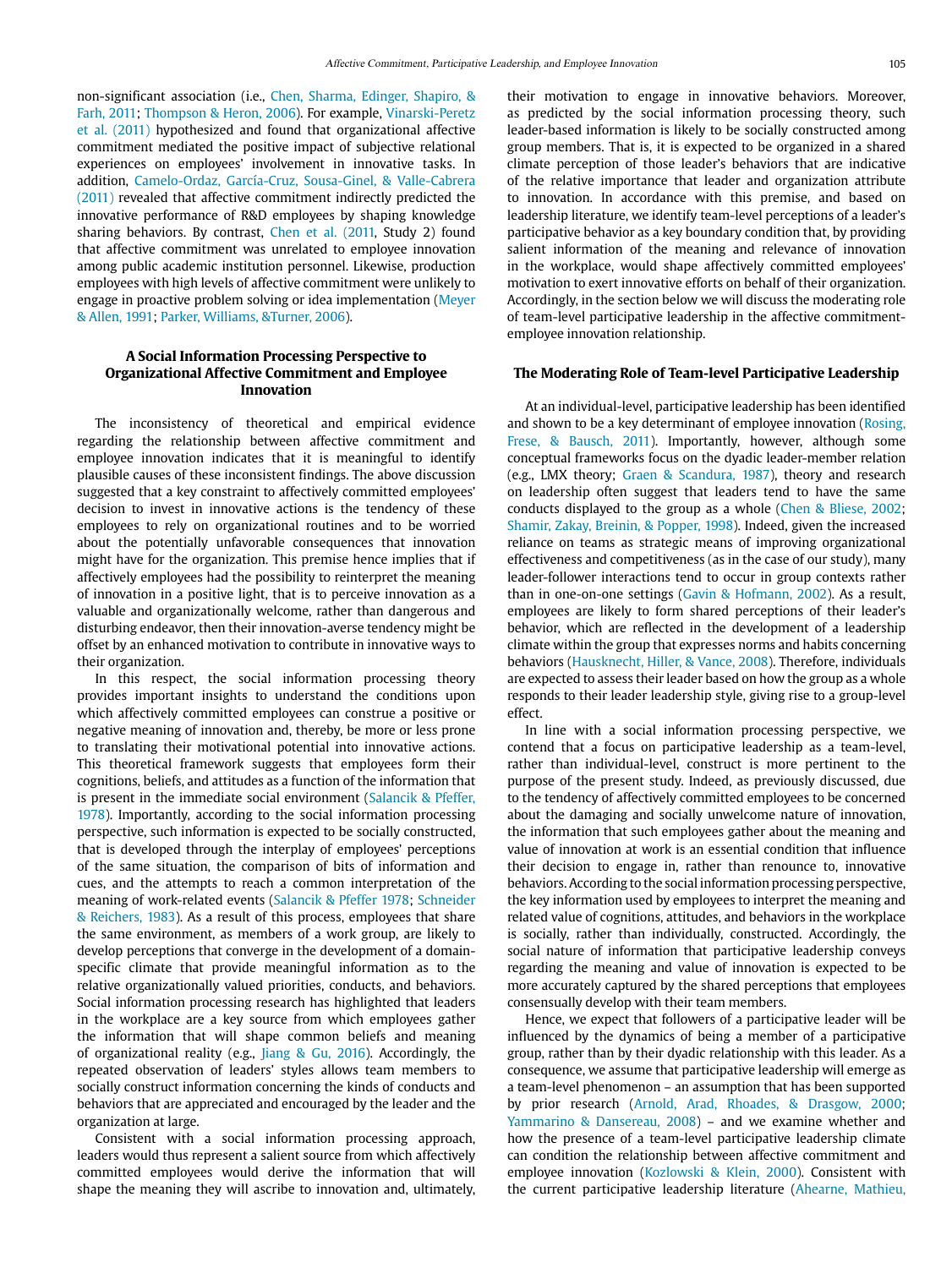& Rapp, 2005), we explain our rationale below as to why and how high (as opposed to low) levels of team-level participative leadership can enhance the likelihood that affective commitment will result in higher innovation.

First, participative leadership can play a key role in providing affectively committed employees with freedom from external constraints that is required for them to invest their energy in creative, rather than ordinary, organization-supportive work activities. Indeed, there is wide theoretical and empirical evidence that, by including subordinates in decision-making processes, participative leaders contribute to the formation of a group environment that allows subordinates to have an influence on the organization, and that emphasizes their voluntary novel contributions rather than top-down control (Ahearne et al., 2005; Huang, Iun, Liu, & Gong, 2010). Consequently, affectively committed employees would feel less constrained by technical rule-bound aspects of their work and freer to explore new and alternative cognitive pathways, rather than compelled to strictly follow organizational routines. As a result, they will be more likely to interpret innovation as a valuable and socially valued way to contribute to the organization than a deviant and disturbing behavior. Their motivation to focus on problems and ideas persistently and to take the risk of seeking creative approaches to performing tasks would hence be enhanced (Amabile, 1988; Zhang & Bartol, 2010). Conversely, supervisors engaging in more directive conducts restrict the freedom from role-related constraints and formal rules that affectively committed employees require to ascribe a positive meaning to innovation and, thereby, to develop and implement creative ideas (Montani, Battistelli, & Odoardi, 2018). Instead, in such a condition, affectively committed employees are more likely to see adhesion to traditional norms and procedures, and not innovation, as a correct way to benefit the organization (Salancik, 1977). As result, they would refrain from exploring original, organization-supportive ways of doing things (Randall, 1987).

Moreover, when supervisors invite and encourage followers to express their voices, they communicate the need for and genuine appreciations of their unique ideas, thereby demonstrating the belief that such ideas will make the organization more performant and efficient (Yuan & Woodman, 2010). These shared values and beliefs will thus be transmitted to affectively committed employees through a social information processing mechanism that will ultimately make them seize the potentially favorable organizational consequences of innovative actions. As a consequence, such employees will be more prone to adopting innovative, rather than ordinary, behaviors to support and improve organizational functioning, However, when affectively committed employees cannot benefit from participation-supportive conditions, they might be conveyed with the shared belief that individuals' unique ideas and perspectives are not relevant inputs for successful organizational outcomes. Such employees will hence be less likely to believe that generating, promoting, and implementing innovative ideas will benefit the organization. Consequently, affectively committed employees would be expected to engage in safer ways of serving the organization (e.g., helping colleagues with work-related problems or treating others with loyalty and respect), which nonetheless preclude them from promoting their own potentially beneficial innovative perspectives (Randall, 1987). Thus, taken together, our arguments suggest that group-level participative leadership is expected to enhance the likelihood that affectively employees will strive to support and benefit the organization by engaging in innovative, rather than ordinary, work behaviors. Therefore, we propose the following crosslevel moderation hypothesis (graphically illustrated in Figure 1):

Team-level participative leadership will moderate the relationship between organizational affective commitment and employee innovation such that team-level participative leadership will boost the positive relationship between organizational affective commitment and employee innovation.



**Figure 1.** Conceptual Multilevel Model.

### **Method**

# **Participants and Procedure**

This study was conducted in Italy with six companies that had taken part in a broader research-intervention project aimed at improving current human resource management systems to enhance and support innovation processes in the workplace. The organizations operated in three industries (i.e., pharmaceuticals, manufacturing, and information technology services). To be eligible to participate in the study, an organization needed to demonstrate an innovationoriented focus, which is reflected in the extent to which innovationrelated requirements are posed on employees' jobs (Shin, Yuan, & Zhou, 2017). In all the industry sectors, employees and work teams in the six firms were exposed to continuous demands for innovation in products, procedures, and techniques. For example, workers in the pharmaceutical industries were mainly involved in producing new medications, whereas those in manufacturing and information technology sectors were primarily asked to design and implement engineering or software products customized to clients' needs. Moreover, to facilitate and support innovation at an individual-level, teams were required to translate an organization's innovation-oriented strategies into shared team goals and to coordinate cooperative and interdependent tasks. This requirement thus allowed employees to access the knowledge and skills of interdependent members that fostered the generation of creative thoughts and allowed them to receive the support necessary to promote and implement novel and useful ideas. Therefore, innovation represented a core job requirement in the six organizations at both individual and group levels, which made these firms eligible to participate in the survey.

To implement the study, all employees ( $N = 388$ ) from the six participating companies were invited to take part in the study via an email from the human resource management department. All participants were requested to respond to a multi-section paperand-pencil survey and to return the completed questionnaire in a sealed envelope to a box in the conference room. After explaining the purposes of the survey, a member of the research team, assisted by an HR manager in each company, distributed the questionnaires, which were administered during working hours to groups of 20-30 participants at a time. Survey questionnaires were coded to identify group membership. A total of 351 questionnaires were returned, 8 of which were unusable because of incomplete information. The final sample thus consisted of 343 employees nested within 34 teams, representing a response rate of 88.40%. The average team size in this final sample was 10.15 members ( $SD = 2.61$ , range = 5-15 members). Twenty-three groups belonged to knowledge-intensive industries (i.e., pharmaceuticals and information technology services), and the remaining 11 worked in labor-intensive manufacturing industries<sup>1</sup>. Of the participants, 52.5% were male. Additionally, most participants were between 36 and 45 years of age (39.7%) and had an undergraduate degree (40.2%). Sample characteristics are summarized in Table 1.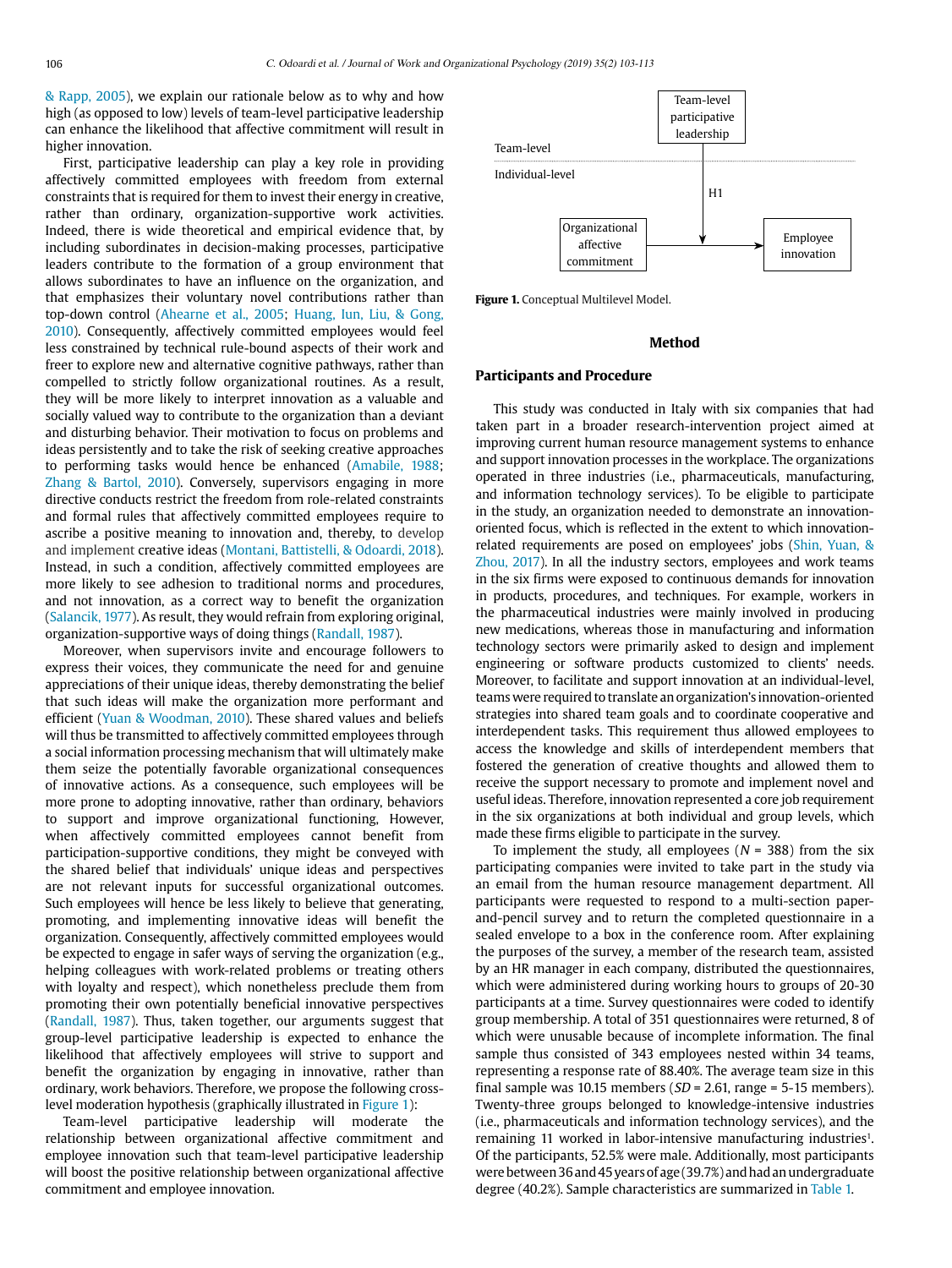**Table 1.** Sample Characteristics

| Characteristics                          | $N = 343$                 |
|------------------------------------------|---------------------------|
| Industry                                 |                           |
| Knowledge-intensive industries           | 215 (62.7%)               |
| Labor-intensive manufacturing industries | 128 (37.3%)               |
| Gender                                   |                           |
| Female<br>Male                           | 163 (47.5%)               |
|                                          | 180 (52.5%)               |
| Age (years)                              |                           |
| < 26<br>$26 - 35$                        | 10(2.9%)                  |
| $36 - 45$                                | 99 (28.9%)<br>136 (39.6%) |
| $46 - 55$                                | 83 (24.2%)                |
| > 55                                     | 15(4.4%)                  |
| <b>Education level</b>                   |                           |
| Primary school                           | 5(1.5%)                   |
| Secondary school                         | 71 (20.7%)                |
| Undergraduate                            | 138 (40.2%)               |
| Graduate                                 | 95 (27.7%)                |
| Master                                   | 34 (9.9%)                 |
| Organizational tenure (years)            |                           |
| < 8                                      | 124 (36.1%)               |
| $8 - 14$                                 | 108 (31.5%)               |
| >14                                      | 111 (32.4%)               |
| Tenure with supervisor (years)           |                           |
| < 8                                      | 289 (84.3%)               |
| $8 - 14$                                 | 33 (9.6%)                 |
| >14                                      | 21(6.1%)                  |

### **Measures**

**Participative leadership.** Participative leadership was measured using the participative decision-making scale developed by Arnold et al. (2000), which consists of 6 items ( $\alpha$  = .88). Responses to all items ranged from 1 (strongly disagree) to 5 (strongly agree). A sample item is "My direct supervisor uses my work group's suggestions to make decisions that affect us".

**Organizational affective commitment.** Affective commitment was measured using Meyer, Allen, and Smith's (1993) six-item scale ( $\alpha$  = .89). All responses were rated on a scale ranging from 1 (strongly disagree) to 5 (strongly agree). A sample item is "I really feel as if this organization's problems are my own".

**Employee innovation.** Employee innovation was assessed using Janssen's (2000) 9-item measure ( $\alpha$  = .92), which entails three different subscales: idea generation, idea promotion, and idea realization. A sample item is "Transforming innovative ideas into useful applications". Responses to items ranged from 1 (never) to 5 (always). The unidimensionality of the scale has been tested and confirmed in a number of studies (e.g., Battistelli et al., 2013; Janssen, 2000). In the present study, a confirmatory factor analysis was conducted on this scale to test whether a three-factor solution involving three separate innovation dimensions would outperform the second-order factor solution. Results from the chi-square difference test indicated that the three-factor model was not a better fit to the data than the same model plus one second-order factor,  $\Delta \chi^2(0)$  = 0.00, ns. Moreover, the intercorrelations among factors were all high (from .74 to .82). Accordingly, based on these results, and on the corresponding recommendations of Janssen (2000) and Scott and Bruce (1994), we used the overall score of employee innovation instead of the three separate dimensions.

**Control variables.** We controlled for gender, educational level and organizational tenure, as each of these variables has been shown to be associated with individual-level employee innovation (Hammond et al., 2011; West & Farr, 1990). We also controlled for tenure with one's supervisor to take into account possible temporal effects of participative leadership (van Knippenberg, van Knippenberg, De Cremer, & Hogg, 2004). Moreover, we controlled for the industrial sector of the firms by creating a dummy variable that distinguished between knowledgeintensive and labor-intensive (manufacturing) industries. This allowed us to assess whether different involvement in innovative activities that may exist between the two sectors would affect employee engagement in innovative activities. Finally, although the affective commitmentemployee innovation relationship is expected to be explained by team members' shared perceptions of participative leadership – and although the manner in which participative leadership was operationalized and measured in the present study reflects a group-focus (cf. Arnold et al., 2000) – it is nonetheless possible that followers perceive their leader's conduct differently based on the leader's dyadic interaction with them personally (Nielsen & Daniels, 2012). We therefore controlled for individual-level perceptions of participative leadership to account for their role in shaping the affective commitment-employee innovation relationship (Leung, Huang, Su, & Lu, 2010).

### **Data Aggregation**

To justify the aggregation of participative leadership scores at the team level, we calculated the following statistics:  $r_{\text{wg(j)}}$  index (James, Demaree, & Wolf, 1984), which "compares observed within-group variability to within-unit variability expected from a hypothetical distribution – that is, an expected variance" (Klein et al., 2000, p. 514); ICC(1), which estimates the proportion of variance between participants that can be explained by group membership (Bryk & Raudenbush, 1982); and ICC(2), which estimates aggregated participative leadership scores (James, 1982). Mean  $r_{\text{wg}(j)}$  was .75, indicating good agreement among members within the group (Bliese, 2000). In addition, ICC(1) was .15, which is above the recommended level of .12 (James, 1982), and ICC(2) was .64, which is also above the recommended cut-off value of .47 (Schneider, White, & Paul, 1998).

# **Results**

# **Confirmatory Factor Analysis and Assessment of Common Method Variance**

We conducted a confirmatory factor analysis with a maximum likelihood estimation procedure to further validate our measures,

**Table 2.** Fit Indices for Confirmatory Factor Analyses

| Model                                                       |            | df  | $\Delta\chi^2$ | ∆df                      | CFI | <b>RMSEA</b> | <b>SRMR</b> |
|-------------------------------------------------------------|------------|-----|----------------|--------------------------|-----|--------------|-------------|
| Hypothesized three-factor model                             | 411.53 $*$ | 186 |                | $\overline{\phantom{a}}$ | .94 | .06          | .05         |
| Two-factor model                                            |            |     |                |                          |     |              |             |
| Combining affective commitment and employee innovation      | 1.218.53*  | 188 | 807.00*        |                          | .74 | .12          | .13         |
| Combining affective commitment and participative leadership | 1.009.70*  | 188 | 598.17*        |                          | .79 | .11          | .09         |
| Combining participative leadership and employee innovation  | 1.440.16*  | 188 | 1.028.63*      | ∼                        | .68 | .14          | .14         |
| One-factor model                                            | 2.110.82*  | 189 | 1.699.29*      |                          | .52 | .17          | .15         |

Note. N = 343. CFI = comparative fit index: RMSEA = root-mean-square error of approximation: SRMR = standardized root mean square residual.  $*p < .01$ .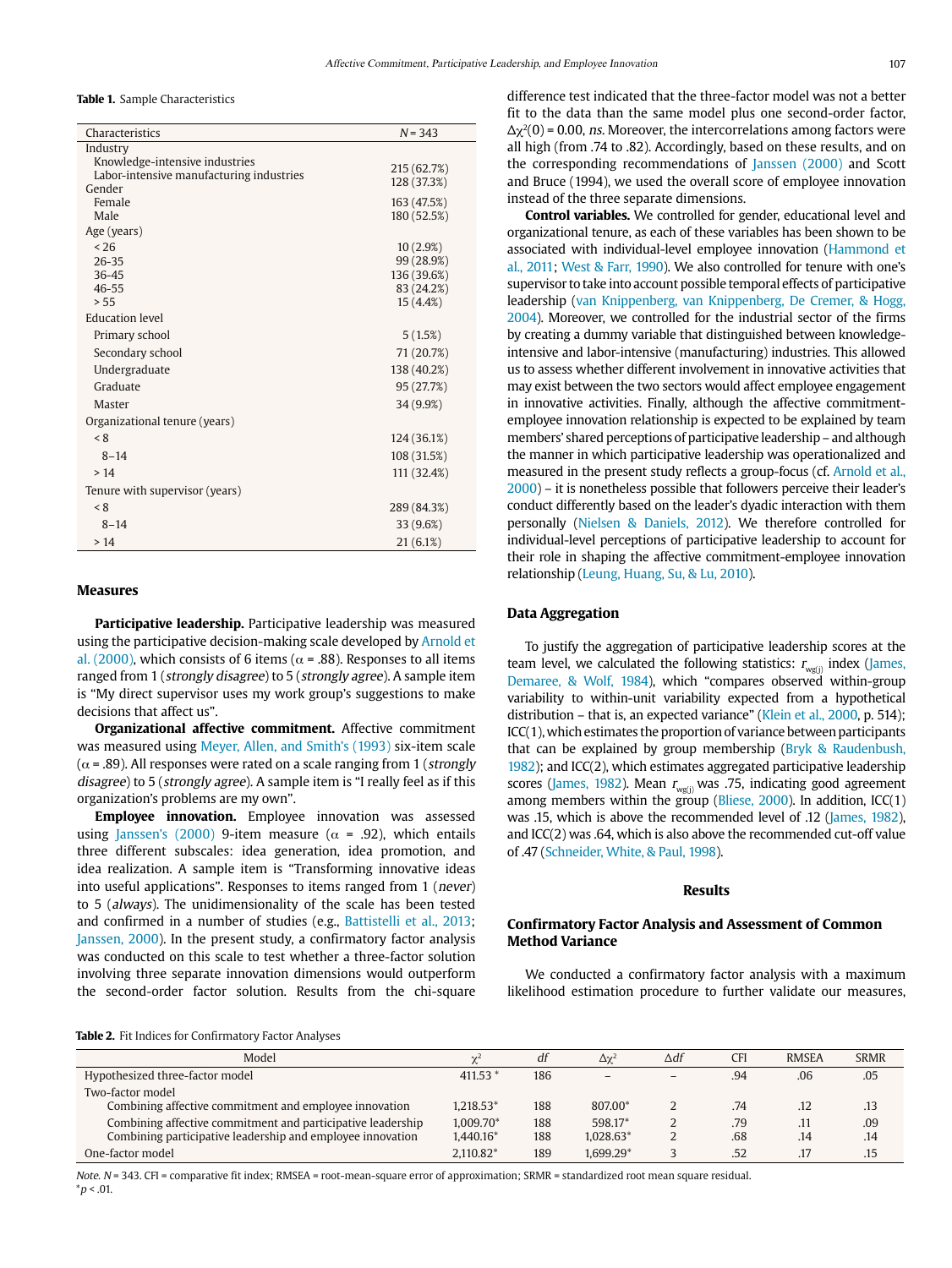| Variables                                    | $\boldsymbol{M}$ | <b>SD</b>                    |                          |                   |                   | 4                            |                 | 6       |         | 8      |
|----------------------------------------------|------------------|------------------------------|--------------------------|-------------------|-------------------|------------------------------|-----------------|---------|---------|--------|
| 1. Industry                                  |                  | $\overline{\phantom{a}}$     | $\overline{\phantom{a}}$ |                   |                   |                              |                 |         |         |        |
| 2. Gender                                    |                  | $\qquad \qquad \blacksquare$ | $-.11*$                  | $\qquad \qquad -$ |                   |                              |                 |         |         |        |
| 3. Education                                 |                  | $-$                          | $-.40**$                 | $-.18***$         | $\qquad \qquad -$ |                              |                 |         |         |        |
| 4. Organizational tenure                     |                  | $\qquad \qquad -$            | .07                      | .03               | $-.13*$           | $\qquad \qquad \blacksquare$ |                 |         |         |        |
| 5. Tenure with leader                        |                  | $\qquad \qquad -$            | .01                      | .10               | $-.08$            | $.20**$                      | $\qquad \qquad$ |         |         |        |
| 6. Individual-level participative leadership | 3.60             | .95                          | .01                      | $.13*$            | .08               | .04                          | $-.01$          | (.88)   |         |        |
| 7. Affective commitment                      | 3.86             | .85                          | .05                      | $.15***$          | $-.07$            | $.21***$                     | $-.03$          | $.46**$ | (.89)   |        |
| 8. Employee innovation                       | 3.17             | .89                          | $-.01$                   | $.23**$           | .01               | $-.04$                       | $-.06$          | $.32**$ | $.32**$ | (0.92) |

**Table 3.** Study 1: Descriptive Statistics and Correlations

Note. N = 343. Internal consistency coefficients (Cronbach's alpha) appear along the diagonal in parentheses.

 $*_{p}$  < .05,  $*_{p}$  < .01.

i.e., participative leadership, organizational affective commitment, and employee innovation. Fit indexes indicated a good fit for the hypothesized 3-factor model:  $\gamma^2$ (186) = 411.53, CFI = .94; RMSEA = .06, SRMR =  $.05$ . Furthermore, as Table 2 shows, the hypothesized measurement model exhibited a better fit to the data than alternative, more parsimonious models ( $p < .01$ ), thereby providing support for the distinctiveness of the study's variables.

Given that the responses to all the items were collected from the same source at the same time, common method bias might exaggerate the relationships among variables. Thus, consistent with the statistical recommendations of Podsakoff, MacKenzie, and Podsakoff (2012), we therefore added a common method factor to the hypothesized 3-factor model to estimate the amount of variance accounted for by this unmeasured method factor. The model yielded a good fit, which was also significantly better than that of the hypothesized model:  $\chi^2(165)$  = 284.10,  $Δχ²(179) = 127.43, p < .01, CFI = .97, RMSEA = .05, SRMR = .03. Nonetheless,$ the method factor accounted for 27% of total variance, which is roughly equivalent to the average portion of variance (26%) reported in self-report studies (Podsakoff et al., 2012). This result suggests that common method bias alone was not a serious problem in the current study. Table 3 reports the descriptive statistics and correlations for all the variables.

# **Hypothesis Testing**

The data analyzed in this study were multilevel in nature, including participative leadership at the group level and followers'

affective commitment and employee innovation at an individual level of analysis. We therefore conducted hierarchical linear modelling (HLM) analyses with the HLM 6.02 software to test our hypotheses (Raudenbush, Bryk, Cheong, & Congdon, 2004). Using a slope-asoutcome model, we specifically assessed the impact of organizational affective commitment on employee innovation and the cross-level interaction effect of group-level participative leadership on the relationship between organizational affective commitment and employee innovation. Individual-level (Level 1) variables consisted of organizational affective commitment, employee innovation, and the control variables (industry, gender, education, organizational tenure, tenure with leader, and participative leadership). The aggregated score for participative leadership was included as a team-level (Level 2) variable. Level 1 predictors were grand-mean centered. This centering approach is often recommended, as it facilitates the interpretation of results from hierarchical linear models, ensures that the effects of level 1 variables are controlled for in testing level 2 effects, and reduces potential multicollinearity problems (Hofmann, Griffin, & Gavin, 2000). Moreover, grand-mean centering is more suitable than group-mean centering to control for the potential confounding influence of individual-level interactions (i.e., organizational affective commitment x individual-level participative leadership) when testing cross-level interactions (i.e., organizational affective commitment x group-level participative leadership) (Hofmann & Gavin, 1998).

The results from HLM analyses are summarized in Table 4. We first ran a null model to ensure that there was significant between-team

**Table 4.** Results of Moderated Hierarchical Linear Modelling Analysis Predicting Employee Innovation

|                                                                  | Model 1  |           | Model 2  |           | Model 3  |           | Model 4  |           |
|------------------------------------------------------------------|----------|-----------|----------|-----------|----------|-----------|----------|-----------|
| Variable/Model                                                   | Estimate | <b>SE</b> | Estimate | <b>SE</b> | Estimate | <b>SE</b> | Estimate | <b>SE</b> |
| Level 1                                                          |          |           |          |           |          |           |          |           |
| Industry                                                         | $-.09$   | .11       | $-.10$   | .11       | $-.11$   | .11       | $-.08$   | .10       |
| Gender                                                           | $.26*$   | .09       | $.26*$   | .09       | $.24*$   | .09       | $.22*$   | .08       |
| Education                                                        | .04      | .04       | .05      | .05       | .05      | .05       | .04      | .04       |
| Organizational tenure                                            | $-.06$   | .05       | $-.06$   | .05       | $-.07$   | .05       | $-.07$   | .05       |
| Tenure with leader                                               | $-.11$   | .06       | $-.10$   | .07       | $-.12$   | .07       | $-.13$   | .07       |
| Affective commitment                                             | $.21***$ | .06       | .08      | .21       | .12      | .22       | .33      | .22       |
| Individual-level participative leadership                        | $.24***$ | .05       | .07      | .21       | .14      | .21       | .36      | .23       |
| Affective commitment x individual-level participative leadership |          |           | .04      | .05       | .04      | .05       | $-.02$   | .05       |
| Level 2                                                          |          |           |          |           |          |           |          |           |
| Team-level participative leadership                              |          |           |          |           | $-.42**$ | .12       | $-.39**$ | .11       |
| Level 1 x level 2                                                |          |           |          |           |          |           |          |           |
| Affective commitment x team-level participative leadership       |          |           |          |           |          |           | $.43**$  | .11       |
| Total $R^2$                                                      | .26      |           | .29      |           | .30      |           | .32      |           |
| Deviance                                                         | 789.34   |           | 784.93   |           | 777.48   |           | 770.04   |           |

Note.  $N = 343$ . Total  $R<sup>2</sup>$  value indicates the amount of total variance (i.e., between- and within-group variance) in the dependent variable accounted for by all the variables in the model (see Snijders & Bosker, 1999). For industry: 1 = knowledge-intensive industries, 2 = labour-intensive manufacturing industries. For gender: 1 = female, 2 = male. For education: 1 = primary school, 2 = secondary school, 3 = undergraduate, 4 = graduate, 5 = master. For organizational tenure and tenure with leader: 1 = less than 8 years, 2 = between 8 and 14 years, 3 = over 14 years.

 $*p < .05, **p < .01.$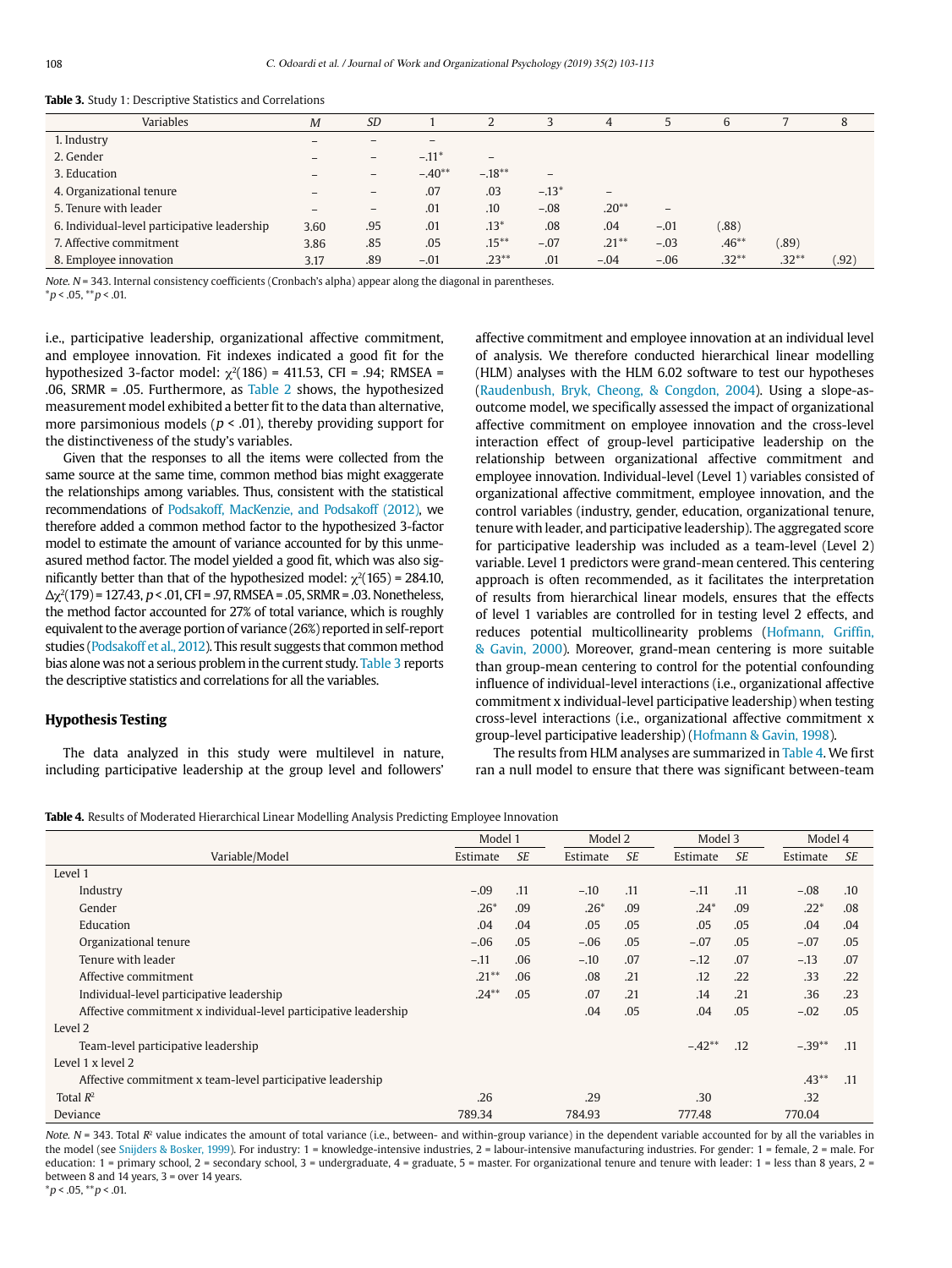variance in employee innovation. The results indicated significant between-group variability ( $\gamma^2$  = 77.72, df = 33, p < .01, ICC[1] = .11), revealing that 11% of the variance in employee innovation resided between teams, which justified HLM as a suitable analytic technique. Hypothesis 1 suggested that team-level participative leadership would exert an additional moderating effect on the affective commitment-employee innovation relationship. As indicated in Table 4 (Model 4), the cross-level interaction between affective commitment and team-level participative leadership had a positive and significant relationship with employee innovation, beyond individual-level participative leadership ( $\gamma$  = .43, p < .01). Moreover, Model 2's results in Table 4 showed that the interaction term between affective commitment and individual-level participative leadership was not significant ( $\gamma$  = .04, *ns*)<sup>2</sup>.

To interpret the pattern of the moderating effect of team-level participative leadership on the relationship between affective commitment and employee innovation, we followed the procedure recommended by Preacher, Curran, and Bauer (2006), which suggests conducting simple slope tests using the variance and covariance matrix of regression coefficients. The results from the simple slope analyses indicated that the regression line for affective commitment on employee innovation was significantly positive only in the case of high team-level participative leadership (1 SD above the mean) ( $\gamma$  = .54, t = 2.09, p < .05). Conversely, when team-level participative leadership was low (1 SD below the mean), affective commitment was positively but not significantly related to employee innovation ( $\gamma$  = .14,  $t = 0.68$ , ns), thus lending support to Hypothesis 1. Figure 2 depicts the relationship between affective commitment and employee innovation at high and low levels of team-level participative leadership.

# 5 4.5 4 Employee innovation Employee innovation 3.5 3 2.5 -- Low team-level participative leadership  $\overline{2}$ High team-level participative leadership 1.5 1 Low OAC High OAC

**Figure 2.** Interaction between Organizational Affective Commitment and Teamlevel Participative Leadership in Predicting Employee Innovation. Note. OAC = organizational affective commitment.

#### **Discussion**

The present study aimed to further illuminate the relationship between organizational affective commitment and employee innovation by examining the moderating role of group-level participative leadership. Our findings offer empirical evidence for the expected cross-level interaction effect of affective commitment and team-level participative leadership on employee innovation. In particular, affective commitment was significantly more strongly positively related to employee innovation when team members shared the perception that their supervisor enacted participationoriented behaviors. As such, these results provide important theoretical and practical implications that will be discussed below.

#### **Theoretical Implications**

Taken together, our findings suggest that a leader's participative actions may become more evident to highly affectively committed employees when such actions are perceived and interpreted in the same or similar manner within a work group. As a consequence, it is by virtue of their exposure to a participative leadership climate that individuals with a strong emotional bond to their firm might be provided with more salient information cues regarding the extent to which innovation is a socially valued and supported way of bringing about organizational benefits. This finding is indeed consistent with the current literature on workplace innovation, which indicates that organizational expectations and support for innovative attempts are an essential prerequisite for new and useful ideas to be successfully developed and implemented within the work environment (Pierce & Delbecq, 1977).

Importantly, by identifying team-level participative leadership as a boundary condition associated with the effectiveness of affective commitment, our study moves one step forward in the direction of disclosing the possible reasons for the inconsistent findings on the impact of this psychological state on employee innovation. In this regard, the results support our argument that employees manifesting a strong desire to expend extra efforts for the benefit of the organization are more likely to risk initiating innovative courses of action when shared influence processes are actively fostered within their team. By providing evidence for such a cross-level moderation effect of team-level participative leadership, our study also significantly extends current literature on the role of team-level factors in both commitment and innovation. Indeed, unlike prior commitment studies that have focused on leadership as a contextual, team-level antecedent of employee affective commitment (e.g., Delegach, Kark, Katz-Navon, & Van Dijk, 2017), our investigation unravels a new function of team-level (participative) leadership, that is to intensify the beneficial effects of affective commitment on individual innovation at work.

Thus, our findings underscore the meaningfulness of exploring team-level leader's behaviors as boundary conditions that can shape the more or less positive effects of commitment on work outcomes. Likewise, our study extends prior, limited literature on the joint impact of individual-level and group-level factors on employee innovation by suggesting that high levels of individual affective commitment to organization combined with team-level participative leadership practices represent an optimal condition for employees' expression of their innovative potential in the workplace. Accordingly, our research also highlights the pertinence of adopting a multi-level approach in future innovation studies in order to examine whether and how the interplay of supportive group-level leadership styles and positive, individual psychological states would affect employee innovation in the workplace. Moreover, our study also answers recent calls to examine the ways leaders contribute to crafting a context for creativity and innovation (Atwater & Carmeli, 2009). In this regard, our results show that supervisors adopting a participative style serve the critical function of creating a participative leadership climate within their work unit, which then sets the stage for employees who are strongly identified with their organization to actively engage in innovative action designed to bring about meaningful improvements in work environment.

Our findings also disclosed a negative direct relationship between group-level participative leadership and employee innovation. A possible explanation of this finding is that at group level participative leadership, by fostering collaboration among team members (Li, Liu, & Luo, 2018), might diminish individual engagement in data-based justifications to support dissenting views (Mortensen & Hinds, 2001) and minimize differences and incongruities among individuals. This way, participative leadership would inhibit employees' motivation to develop unusual solutions that are disapproved by other team members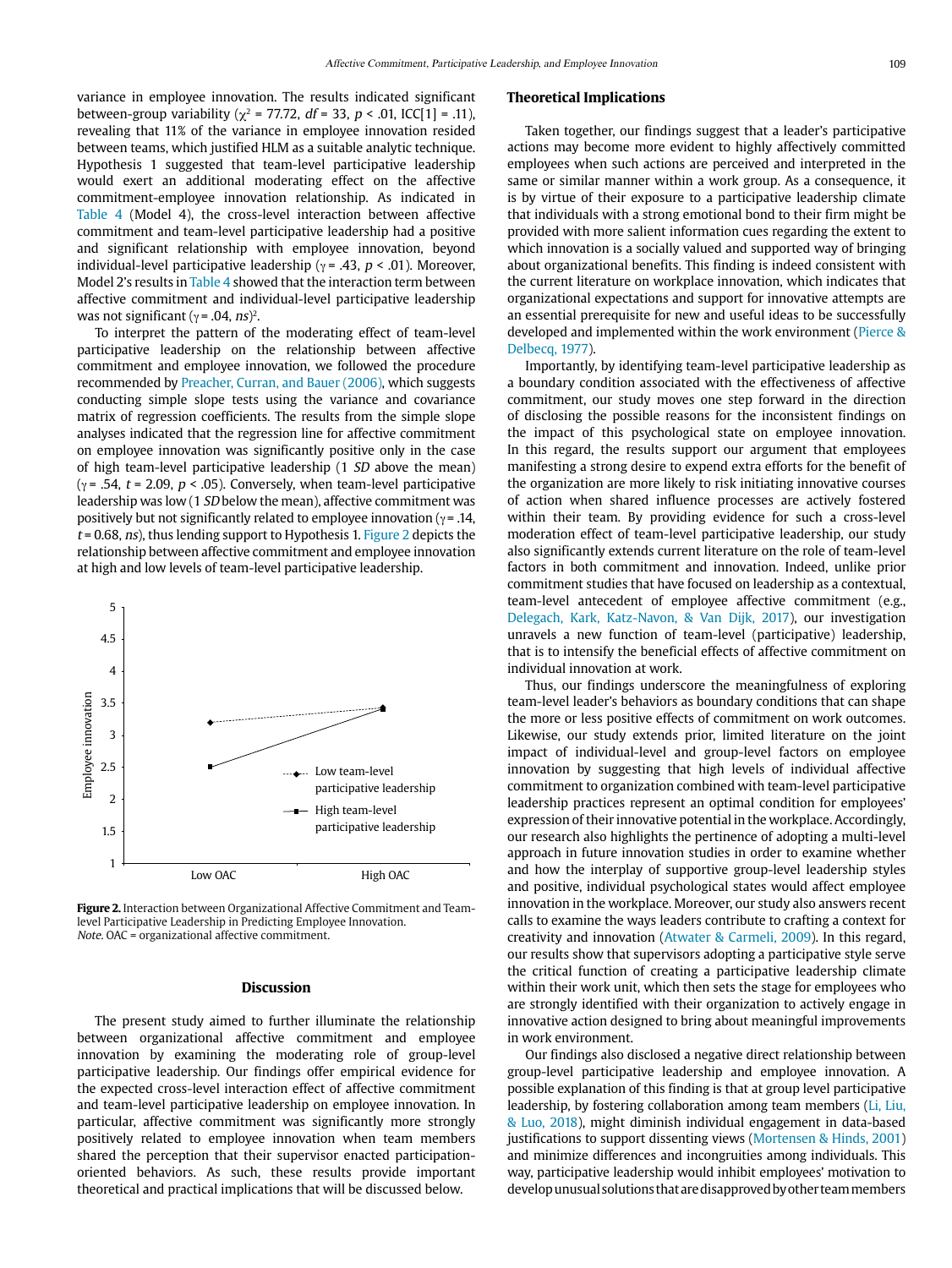(Li, Mitchell, & Boyle, 2018). Indeed, while participative leadership provides opportunities for intra-group cooperation, it also set some boundaries to individual innovation by committing team members to maintain a non-threatening atmosphere that would discourage incongruent viewpoints. Team members might thus conform to the overall group's line of thought (Janis, 1972), thereby refraining from engaging in autonomous and critical thinking, which are key drivers for individual innovation (Hülsheger, Anderson, & Salgado, 2009). Indirectly supporting this interpretation, Li, Liu, and Luo (2018) found that group-level transformational leadership – a style which includes the promotion of participative and collaborative discussions among members – was negatively related to individual innovation at work. Moreover, Hülsheger et al.'s (2009) meta-analysis on team-level predictors of workplace innovation showed that, compared to other team-level factors, participative safety – a construct encompassing team member participation in decision-making – displayed a weak, non-generalizable positive correlation with innovation.

Likewise, the interaction plot also showed that the difference between high and low levels of group-level participative leadership in shaping employee innovation is more pronounced among low, rather than high, affectively committed employees. Precisely, as can be seen, individuals with low levels of affective commitment scored higher on innovation under low (versus high) levels of participative leadership. By extending the above discussed logic to this interaction pattern, it is plausible to suggest that low levels of participation, by signaling that dissenting viewpoints are more welcome than congruent collaborative efforts, could enable low affectively committed employees to express their disagreement about the work-related aspects that made them unsatisfied with their organization and, thereby, to voice innovative suggestions intended to prompt positive changes. Consistent with interpretation, prior research has empirically demonstrated that negative workrelated affective states and attitudes can enhance creativity and innovation at work under certain conditions. For example, Zhou and George (2001) showed that job dissatisfied employees holding a high level of continuance commitment were more creative when they received useful feedback from colleagues, coworker support, or organizational support for creativity. Likewise, George and Zhou (2002) hypothesized and found that negative affect was positively related to employee creativity when employees perceived high recognition and rewards for creative performance and had clear feelings. Thus, taken together, our counterintuitive findings point to the need for future research to disclose when and how different levels of participative leadership and affective commitment are more likely to facilitate or inhibit employee engagement in innovative actions.

#### **Managerial Implications**

From a practical standpoint, the results of the present study help to address the following question: How can firms strengthen the innovative potential of highly affectively committed employees who may regard innovation as an unsuitable means of achieving organizational goals? In this respect, our findings emphasize the important function of team leaders in enhancing team members' readiness to take on a proactive approach to their role and to selfstart innovative courses of action, regardless of the potential risks and obstacles. More specifically, this study indicates that the manner in which supervisors can achieve this goal is to contribute to developing an intra-group participative atmosphere and a shared psychological climate. These are vital to raise employees' confidence in their own ideas, to exchange and discuss them among themselves and to foster personal expectations that engaging in innovative behaviors will make the organization more effective and successful. Accordingly, various approaches and strategies can be used by leaders to enhance the level of participation required in a psychologically safe climate to make affectively committed employees more involved in creative and innovative activities. Supervisors may organize regular team meetings with their followers to discuss potential work-related problems, to identify opportunities for improvement and to collaborate to find and implement viable ideas and solutions. In this regard, leaders should be able to exhibit proficient participation-supportive behaviors to ensure effective shared influence processes within group discussions, such as enabling the extensive exchange of task-relevant knowledge and information among team members, encouraging and providing feedback on new ideas, discussing and agreeing on how innovative solutions can be improved, inciting team members to ask questions and make suggestions, and communicating followers' valuable ideas to upper-level decision-makers to ensure widespread diffusion of bottom-up innovative contributions.

However, our results specifically indicated that in order for high affectively committed employees to effectively engage in innovative courses of action, they must induce similar perceptions of the team members regarding the participative leadership they enact. This important finding thus suggests that firms should rely on teams to accomplish key work activities, and should further encourage frequent team-member and leader-member interactions. In so doing, organizations would indeed facilitate the emergence of shared experiences of the work context, which, as shown in our study, might play a more important role than individual experiences in transmitting the socially accepted belief that innovation is a valued and supported endeavor that can further the achievement of an organization's goals.

#### **Limitations and Future Research Directions**

We recognize several limitations in this study that must be addressed in future research. First, although there is consistent conceptual and empirical support for our hypotheses, the crosssectional nature of our research design does not allow us to draw any inferences about causality. Future research might thus use longitudinal designs to assess the causal status of the relationships examined in this study. Second, because all data were collected from the same source through self-report measures, the observed relationships among our study variables might be exaggerated. Measures of employee innovation in future studies should thus include either supervisory or co-worker ratings, as well as objective indicators. However, we followed the statistical recommendations of Podsakoff et al. (2003) to examine whether the observed relationships among our study variables were likely to result from common method bias. The results demonstrated that the amount of variance explained by the unmeasured method factor was marginally above 26%, which suggests that the probability of common method bias is reduced. Another limitation is that we could not empirically separate the specific dimensions of the innovation process (i.e., idea generation, idea promotion, and idea realization) because of their high inter-correlation. Future research should therefore include alternative innovation-related measures that allow the specific stages of innovation processes to be differentiated to more adequately assess whether and how each is shaped by the joint influence of affective commitment and participative leadership.

#### **Conflict of Interest**

The authors of this article declare no conflict of interest.

### **Notes**

<sup>1</sup>An independent-sample t-test was conducted to check whether there were significant differences in the level of employee innovation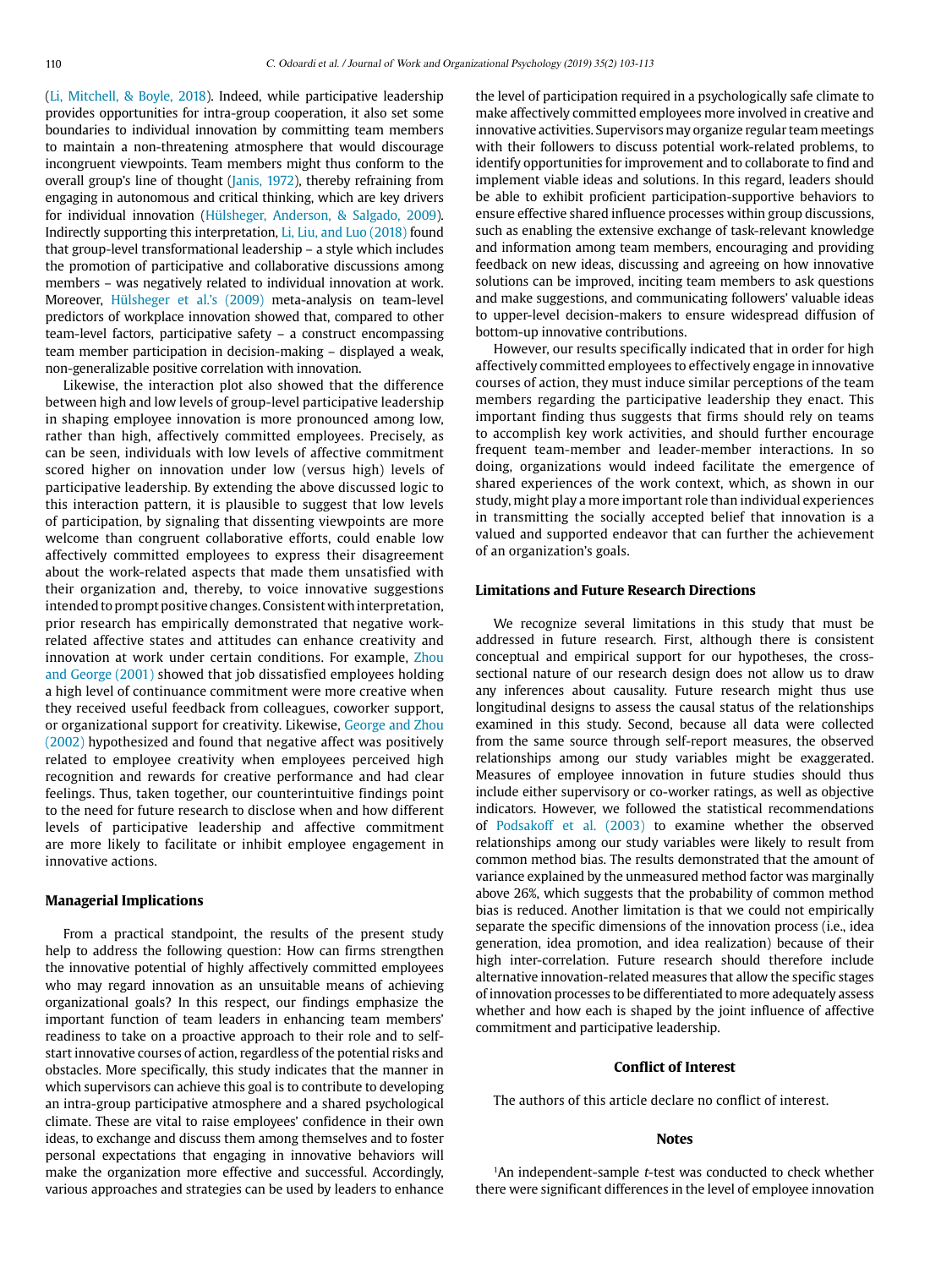between knowledge-intensive industries and labor-intensive manufacturing industries. Results revealed a non-significant difference between the industry sectors in levels of innovation,  $t_{(287.256)} = .25$ , ns.

2The results further indicated that random slopes and intercepts still varied significantly across groups after entering the various predictors in Models 1-4: for Model 1,  $\chi^2$  = 32.62, *df* = 8, *p* < .01; for Model 2,  $\chi^2$  = 29.03, df = 4, p < .01; for Model 3,  $\chi^2$  = 31.45, df = 3, p < .01; and for Model 4,  $\chi^2$  = 29.32, df = 3, p < .01.

#### **References**

- Ahearne, M., Mathieu, J., & Rapp, A. (2005). To empower or not to empower your sales force? An empirical examination of the influence of leadership empowerment behavior on customer satisfaction and performance. Journal of Applied Psychology, 90, 945-955. [https://doi.](https://doi.org/10.1037/0021-9010.90.5.945) [org/10.1037/0021-9010.90.5.945](https://doi.org/10.1037/0021-9010.90.5.945)
- Amabile, T. M. (1983). The social psychology of creativity. New York, NY: Springer-Verlag. <https://doi.org/10.1007/978-1-4612-5533-8>
- Amabile, T. M. (1988). A model of creativity and innovation in organizations. In B. M. Staw and L. L. Cummings (Eds.), Research in Organizational Behavior (Vol. 10, pp. 123-167). Greenwich, CT: JAI Press.
- Anderson, N., Potočnik, K., & Zhou, J. (2014). Innovation and creativity in organizations: A State-of-the-science review and prospective commentary. Journal of Management, 40, 1297-1333. [https://doi.](https://doi.org/10.1177/0149206314527128) [org/10.1177/0149206314527128](https://doi.org/10.1177/0149206314527128)
- Arnold, J. A., Arad, S., Rhoades, J. A., & Drasgow, F. (2000). The empowering leadership questionnaire: The construction and validation of a new scale for measuring leader behaviors. Journal of Organizational Behavior, 21, 249-269. [https://doi.org/10.1002/\(SICI\)1099-1379\(200005\)21:3<249::AID-](https://doi.org/10.1002/(SICI)1099-1379(200005)21:3%3c249::AID-JOB10%3e3.0.CO;2-)[JOB10>3.0.CO;2-#](https://doi.org/10.1002/(SICI)1099-1379(200005)21:3%3c249::AID-JOB10%3e3.0.CO;2-)
- Atwater, L., & Carmeli, A. (2009). Leader–member exchange, feelings of energy, and involvement in creative work. The Leadership Quarterly, 20, 264-275.<https://doi.org/10.1016/j.leaqua.2007.07.009>
- Auger, P., & Woodman, R. W. (2016). Creativity and intrinsic motivation: Exploring a complex relationship. The Journal of Applied Behavioral Science, 52, 342-366. <https://doi.org/10.1177/0021886316656973>
- Baas, M., De Dreu, C. K. W., & Nijstad, B. A. (2008). A meta-analysis of 25 years of mood-creativity research: Hedonic tone, activation, or regulatory focus? Psychological Bulletin, 134, 779-806. [https://doi.](https://doi.org/10.1037/a0012815) [org/10.1037/a0012815](https://doi.org/10.1037/a0012815)
- Battistelli, A., Galletta, M., Portoghese, I., & Vandenberghe, C. (2013). Mindsets of commitment and motivation: Interrelationships and contribution to work outcomes. The Journal of Psychology, 14, 17-48. <https://doi.org/10.1080/00223980.2012.668146>
- Battistelli, A., Montani, F., & Odoardi, C. (2013). The impact of feedback from job and task autonomy in the relationship between dispositional resistance to change and innovative work behaviour. European Journal of Work and Organizational Psychology, 22, 26-41. [https://doi.](https://doi.org/10.1080/1359432X.2011.616653) [org/10.1080/1359432X.2011.616653](https://doi.org/10.1080/1359432X.2011.616653)
- Battistelli, A., Portoghese, I., Galletta, M., & Pohl, S. (2012). Beyond the tradition: Test of an integrative conceptual model on nurse turnover. International Nursing Review, 60, 103-111. [https://doi.org/10.1111/](https://doi.org/10.1111/j.1466-7657.2012.01024.x) [j.1466-7657.2012.01024.x](https://doi.org/10.1111/j.1466-7657.2012.01024.x)
- Bliese, P. D. (2000). Within-group agreement, non-independence and reliability. In K. J. Klein & S. W. J. Kozlowski (Eds.), Multilevel theory, research and methods in organizations: Foundations, extensions and new directions (pp. 349-381). San Francisco, CA: Jossey-Bass.
- Bolino, M. C., Turnley, W. H., & Bloodgood, J. M. (2002). Citizenship behavior and the creation of social capital in organizations. *Academy* of Management Review, 27, 505-522. [https://doi.org/10.5465/](https://doi.org/10.5465/amr.2002.7566023) [amr.2002.7566023](https://doi.org/10.5465/amr.2002.7566023)
- Bryk, A. S., & Raudenbush, S. W. (1982). Hierarchical linear models. Thousand Oaks, CA: Sage.
- Camelo-Ordaz, C., García-Cruz, J., Sousa-Ginel, E., & Valle-Cabrera, R., (2011). The influence of human resource management on knowledge sharing and innovation in Spain: The mediating role of affective commitment. International Journal of Human Resource Management, 22, 1442-1463. <https://doi.org/10.1080/09585192.2011.561960>
- Chen, G., & Bliese, P. D. (2002). The role of different levels of leadership in predicting self- and collective efficacy: Evidence for discontinuity. Journal of Applied Psychology, 87, 549-556. [https://doi.](https://doi.org/10.1037/0021-9010.87.3.549) [org/10.1037/0021-9010.87.3.549](https://doi.org/10.1037/0021-9010.87.3.549)
- Chen, G., Sharma, P. N., Edinger, S. K., Shapiro, D. L., & Farh, J. L. (2011). Motivating and de-motivating forces in teams: Cross-level influences of empowering leadership and relationship conflict. Journal of Applied Psychology, 96, 541-547. <https://doi.org/10.1037/a0021886>
- Delegach, M., Kark, R., Katz-Navon, T., & Van Dijk, D. (2017). A focus on commitment: The roles of transformational and transactional leadership and self-regulatory focus in fostering organizational and safety commitment. European Journal of Work and Organizational Psychology, 26, 724-740.<https://doi.org/10.1080/1359432X.2017.1345884>
- Gavin, M. B., & Hofmann, D. A. (2002). Using hierarchical linear modeling to investigate the moderating influence of leadership climate. The Leadership Quarterly, 13, 15-33. [https://doi.org/10.1016/S1048-](https://doi.org/10.1016/S1048-9843(01)00102-3) [9843\(01\)00102-3](https://doi.org/10.1016/S1048-9843(01)00102-3)
- Graen, G. B., & Scandura, T. (1987). Toward a psychology of dyadic organizing. In B. Staw & L. L. Cumming (Eds.), Research in Organizational Behavior (Vol. 9, pp. 175-208). Greenwich, CT: JAI Press.
- George, J. M., & Zhou, J. (2002). Understanding when bad moods foster creativity and good ones don't: The role of context and clarity of feelings. Journal of Applied Psychology, 87, 687-697.
- Hammond, M. M., Neff, N. L., Farr, J. L., Schwall, A. R., & Zhao, X. (2011). Predictors of individual-level innovation at work: A meta-analysis. Psychology of Aesthetics, Creativity, and the Arts, 5, 90-105. [https://](https://doi.org/10.1037/a0018556) [doi.org/10.1037/a0018556](https://doi.org/10.1037/a0018556)
- Hausknecht, J. P., Hiller, N. J., & Vance, R. J. (2008). Work-unit absenteeism: Effects of satisfaction, commitment, labor market conditions, and time. Academy of Management Journal, 51, 1223-1245. [https://doi.](https://doi.org/10.5465/amj.2008.35733022) [org/10.5465/amj.2008.35733022](https://doi.org/10.5465/amj.2008.35733022)
- Hofmann, D. A., & Gavin, M. B. (1998). Centering decisions in hierarchical linear models: Implications for research in organizations. Journal of Management, 23, 723-744.<https://doi.org/10.1177/014920639702300602>
- Hofmann, D. A., Griffin, M., & Gavin, M. B. (2000). The application of hierarchical linear modeling to organizational research. In K. J. Klein & S. W. Kozlowski (Eds.), Multilevel theory, research, and methods in organizations (pp. 467-511). San Francisco, CA: Jossey-Bass.
- Huang, X., Iun, J., Liu, A., & Gong, Y. (2010). Does participative leadership enhance work performance by inducing empowerment or trust? The differential effects on managerial and non-managerial subordinates. Journal of Organizational Behavior, 31, 122-143. [https://doi.](https://doi.org/10.1002/job.636) [org/10.1002/job.636](https://doi.org/10.1002/job.636)
- Hülsheger, U. R., Anderson, N., & Salgado, J. F. (2009). Team-level predictors of innovation at work: A comprehensive meta-analysis spanning three decades of research. Journal of Applied Psychology, 94, 1128-1145. <https://doi.org/10.1037/a0015978>
- Jafri, M. H. (2010). Organizational commitment and employee's innovative behavior. Journal of Management Research, 10, 62-68.
- James, L. R. (1982). Aggregation bias in estimates of perceptual agreement. Journal of Applied Psychology, 67, 219-229. <https://doi.org/10.1037/0021-9010.67.2.219>
- James, L. R., Demaree, R. G., & Wolf, G. (1984). Estimating within-group interrater reliability with and without response bias. Journal of Applied Psychology, 69, 85-98. <https://doi.org/10.1037/0021-9010.69.1.85>
- Janis, I. (1972). Victims of groupthink: Psychological studies of policy decisions and fiascoes. Boston, MA: Houghton Mifflin.
- Janssen, O. (2000). Job demands, perceptions of effortrewards fairness, and innovative work behavior. Journal of Occupational and Organizational Psychology, 73, 287-302. <https://doi.org/10.1348/096317900167038>
- Jiang, W., & Gu, Q. (2016).How abusive supervision and abusive supervisory climate influence salesperson creativity and sales team effectiveness in China. Management Decision, 54, 456-475. <https://doi.org/10.1108/MD-07-2015-0302>
- Klein, K. J., Bliese, P. D., Kozlowski, S. W. J., Dansereau, F., Gavin, M. B., Griffin, M. A., … Bligh, M. C. (2000). Multilevel analytical techniques: Commonalities, differences, and continuing questions. In K. Klein & S. Kozlowski (Eds.), Multilevel theory, research, and methods in organizations: Foundations, extensions, and new directions (pp. 512- 533). San Francisco, CA: Jossey-Bass.
- Klein, H. J., Molloy, J. C., & Brinsfield, C. T. (2012). Reconceptualizing workplace commitment to redress a stretched construct: Revisiting assumptions and removing confounds. Academy of Management Review, 37, 130-151. <https://doi.org/10.5465/amr.2010.0018>
- Koopman, P. L., & Wierdsma, A. F. M. (1998). Participative management. In P. J. D. Doentu, H. Thierry, & C. J. de-Wolf (Eds.), Personnel psychology: Handbook of work and organizational psychology (Vol. 3, pp. 297-324). Hove, UK: Psychology Press.
- Kozlowski, S. W. J., & Klein, K. J. (2000). A multilevel approach to theory and research in organizations: Contextual, temporal, and emergent processes. In K. J. Klein & S. W. J. Kozlowski (Eds.), Multilevel theory, research and methods in organizations: Foundations, extensions, and new directions (pp. 3-90). San Francisco, CA: Jossey-Bass.
- Lau, D., & Liden, R. (2008). Antecedents of coworker trust: Leaders' blessings. Journal of Applied Psychology, 93, 1130-1138. [https://doi.](https://doi.org/10.1037/0021-9010.93.5.1130) [org/10.1037/0021-9010.93.5.1130](https://doi.org/10.1037/0021-9010.93.5.1130)
- Leung, K., Huang, K-L., Su, Ch-H., & Lu, L. (2011). Curvilinear relationships between role stress and innovative performance: Moderating effects of perceived support for innovation. Journal of Occupational and Organizational Psychology, 84, 741–758. [https://doi.](https://doi.org/10.1348/096317910X520421
) [org/10.1348/096317910X520421](https://doi.org/10.1348/096317910X520421
)
- Li, G., Liu, H., & Luo, Y. (2018). Directive versus participative leadership: Dispositional antecedents and team consequences. Journal of Occupational and Organizational Psychology, 91, 645-664. [https://doi.](https://doi.org/10.1111/joop.12213) [org/10.1111/joop.12213](https://doi.org/10.1111/joop.12213)
- Li, V., Mitchell, R., & Boyle, B. (2016). The divergent effects of transformational leadership on individual and team innovation. Group & Organization Management, 41, 66-97. <https://doi.org/10.1177/1059601115573792>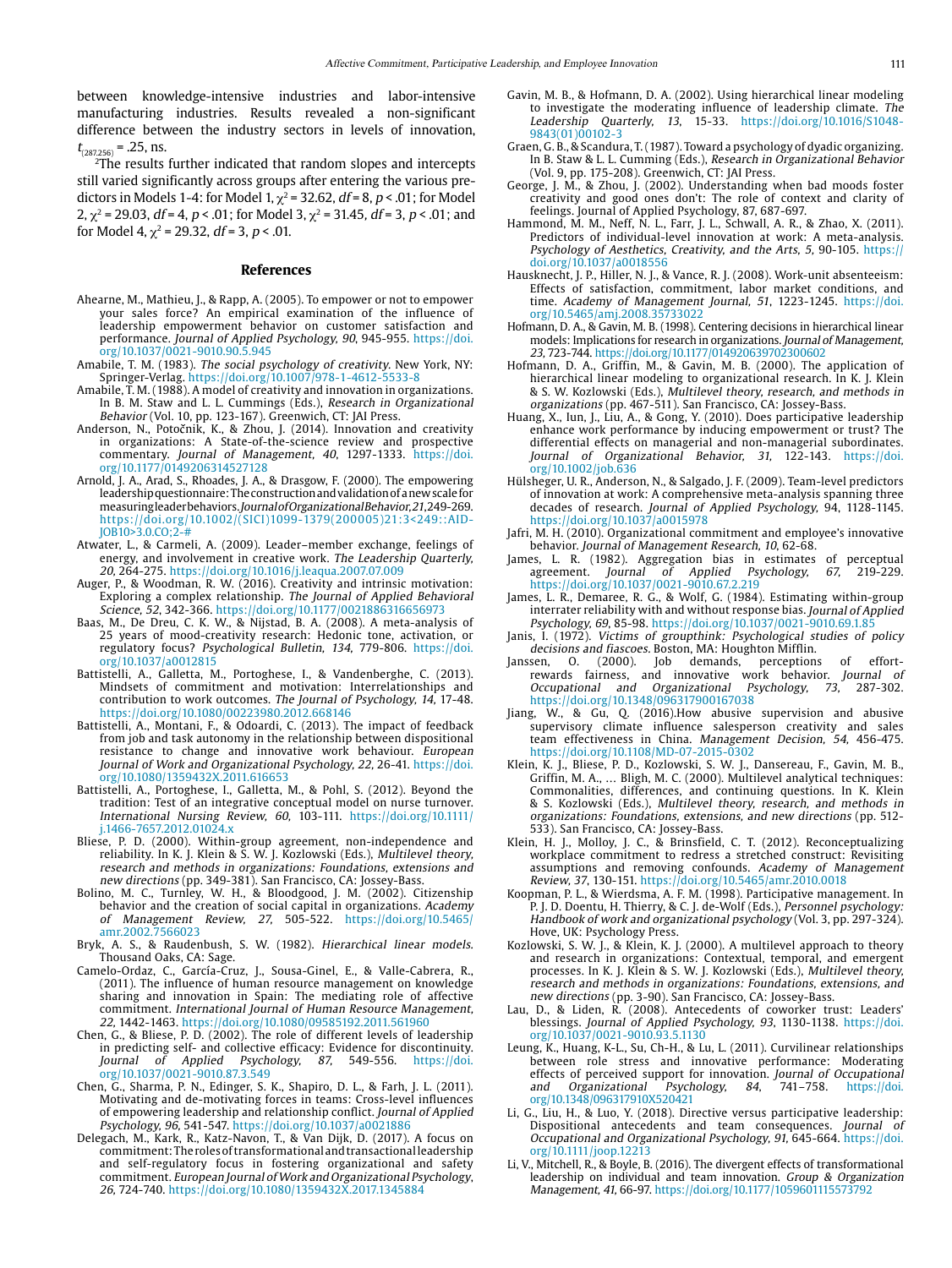- Mathieu, J. E., & Zajac, D. M. (1990). A review and meta-analysis of the antecedents, correlates and consequences of organizational commitment. Psychological Bulletin, 108, 171-194. [https://doi.](https://doi.org/10.1037/0033-2909.108.2.171) [org/10.1037/0033-2909.108.2.171](https://doi.org/10.1037/0033-2909.108.2.171)
- Meyer, J. P., & Allen, N. J. (1991). A three-component conceptualization of organizational commitment. Human Resource Management Review, 1, 61–89. [https://doi.org/10.1016/1053-4822\(91\)90011-Z](https://doi.org/10.1016/1053-4822(91)90011-Z
)
- Meyer, J. P., Allen, N. J., & Smith, C. A. (1993). Commitment to organizations and occupations: Extension and test of a three-component conceptualization. Journal of Applied Psychology, 78, 538-551. [https://](https://doi.org/10.1037/0021-9010.78.4.538) [doi.org/10.1037/0021-9010.78.4.538](https://doi.org/10.1037/0021-9010.78.4.538)
- Meyer, J. P., Becker, T. E., & Vandenberghe, C. (2004). Employee commitment and motivation: A conceptual analysis and integrative model. Journal of Applied Psychology, 89, 991-1007. [https://doi.org/10.1037/0021-](https://doi.org/10.1037/0021-9010.89.6.991) [9010.89.6.991](https://doi.org/10.1037/0021-9010.89.6.991)
- Meyer, J. P., & Herscovitch, L. (2001). Commitment in the workplace: Toward a general model. Human Resource Management Review, 11, 299-326. [https://doi.org/10.1016/S1053-4822\(00\)00053-X](https://doi.org/10.1016/S1053-4822(00)00053-X)
- Meyer, J. P., Stanley, D. J., Herscovitch, L., & Topolnytsky, L. (2002). Affective, continuance, and normative commitment to the organization: A metaanalysis of antecedents, correlates, and consequences. Journal of Vocational Behavior, 61, 20-52. <https://doi.org/10.1006/jvbe.2001.1842>
- Montani, F., Battistelli, A. & Odoardi, C. (2018). Proactive goal generation and innovative work behavior: The moderating role of affective commitment, production ownership and leader support for innovation. The Journal of Creative Behavior, 51, 107-127. [https://doi.org/10.1002/](https://doi.org/10.1002/jocb.89) joch 89
- Mortensen, M., & Hinds, P. J. (2001). Conflict and shared identity in geographically distributed teams. International Journal of Conflict
- Management, 12, 212-238. <https://doi.org/10.1108/eb022856> Nielsen, K., & Daniels, K. (2012). Does shared and differentiated transformational leadership predict followers' working conditions and well-being? The Leadership Quarterly, 23, 383-397.
- Parker, S. K., Williams, H. M., &Turner, N. (2006). Modeling the antecedents of proactive behavior at work. Journal of Applied Psychology, 91, 636– 652. <https://doi.org/10.1037/0021-9010.91.3.636>
- Pierce, J. L., & Delbecq, A. L. (1977). Organization structure, individual attitudes and innovation. Academy of Management Review, 2, 27-37. <https://doi.org/10.5465/amr.1977.4409154>
- Podsakoff, P. M., MacKenzie, S. B., Lee, J. Y., & Podsakoff, N. P. (2003). Common method biases in behavioral research: A critical review of the literature and recommended remedies. Journal of Applied Psychology, 88, 879-903. <https://doi.org/10.1037/0021-9010.88.5.879>
- [Podsakoff, P. M](https://www.ncbi.nlm.nih.gov/pubmed/?term=Podsakoff PM%5BAuthor%5D&cauthor=true&cauthor_uid=21838546)., [MacKenzie, S. B.](https://www.ncbi.nlm.nih.gov/pubmed/?term=MacKenzie SB%5BAuthor%5D&cauthor=true&cauthor_uid=21838546), & [Podsakoff, N. P](https://www.ncbi.nlm.nih.gov/pubmed/?term=Podsakoff NP%5BAuthor%5D&cauthor=true&cauthor_uid=21838546). (2012). Sources of method bias in social science research and recommendations on how to control it. Annual Review of Psychology, 63, 639-669
- Potočnik, K., & Anderson, N. (2016). A constructively critical review of change and innovation-related concepts: Towards conceptual and operational clarity. European Journal of Work and Organizational Psychology, 25, 481-494.<https://doi.org/10.1080/1359432X.2016.1176022>
- Preacher, K. J., Curran, P. J., & Bauer, D. J. (2006). Computational tools for probing interaction effects in multiple linear regression, multi-level modeling, and latent curve analysis. Journal of Educational and Behavioral Statistics, 31, 437-448. [https://doi.](https://doi.org/10.3102/10769986031004437) [org/10.3102/10769986031004437](https://doi.org/10.3102/10769986031004437)
- Ramos, J., Anderson, N., Peiró, J. M., & Zijlstra, F. (2016). Studying innovation in organizations: A dialectic perspective – introduction to the special issue. European Journal of Work and Organizational Psychology, 25, 477-480. <https://doi.org/10.1080/1359432X.2016.1192364>
- Randall, D. M. (1987). Commitment and the organization: The organization man revisited. Academy of Management Review, 12, 460-471. [https://](https://doi.org/10.5465/amr.1987.4306561) [doi.org/10.5465/amr.1987.4306561](https://doi.org/10.5465/amr.1987.4306561)
- Raudenbush, S. W., Bryk, A. S., Cheong, Y. F., & Congdon, R. T. Jr. (2004). HLM 6: Hierarchical linear and nonlinear modeling. Chicago, IL: Scientific Software International.
- Rhoades, L., Eisenberger, R., & Armeli, S. (2001). Affective commitment to the organization: The contribution of perceived organizational support. Journal of Applied Psychology, 86, 825-836. [https://doi.](https://doi.org/10.1037/0021-9010.86.5.825) [org/10.1037/0021-9010.86.5.825](https://doi.org/10.1037/0021-9010.86.5.825)
- Rosing, K., Frese, M., & Bausch, A. (2011). Explaining the heterogeneity of the leadership-innovation relationship: heterogeneity of the leadership-innovation relationship:<br>Ambidextrous-leadership. *The Leadership* Qu*arterly, 22,* 956-974. <https://doi.org/10.1016/j.leaqua.2011.07.014>
- Salancik, G. (1977). Commitment and the control of organizational behavior and belief. In B. Staw & G. Salancik (Eds.), New directions in organizational behaviour (pp. 1-54). Chicago, IL: St. Clair.
- Salancik, G., & Pfeffer, J. (1978). A social information processing approach to job attitudes and task design. Administrative Science Quarterly, 23, 224-253. <https://doi.org/10.2307/2392563>
- Schneider, B., & Reichers, A. E. (1983). On the etiology of climates. Personnel Psychology, 36, 19-39. [https://doi.org/10.1111/j.1744-6570.1983.](https://doi.org/10.1111/j.1744-6570.1983.tb00500.x)  $th00500.$
- Schneider, B., White, S. S., & Paul, M. C. (1998). Linking service climate and customer perceptions of service quality: Tests of a causal model. Journal of Applied Psychology, 83, 150-163. [https://doi.org/10.1037/0021-](https://doi.org/10.1037/0021-9010.83.2.150) [9010.83.2.150](https://doi.org/10.1037/0021-9010.83.2.150)
- Shamir, B., Zakay, E., Breinin, E., & Popper, M. (1998). Correlates of charismatic leader behavior in military units: Subordinates' attitudes, unit characteristics, and superiors' appraisal of leader performance. Academy of Management Journal, 41, 387-409. [https://doi.](https://doi.org/10.2307/257080) [org/10.2307/257080](https://doi.org/10.2307/257080)
- Shin, S. J., Yuan, F., & Zhou, J. (2017) When perceived innovation job requirement increases employee innovative behavior: A sensemaking perspective. Journal of Organizational Behavior, 38, 68-86. [https://doi.](https://doi.org/10.1002/job.2111) [org/10.1002/job.2111](https://doi.org/10.1002/job.2111)
- Snijders, T. A. B., & Bosker, R. J. (2012). Multilevel analysis: An introduction to basic and advanced multilevel modeling (2nd ed.). London, UK: Sage Publishers.
- Solinger, O., Van Olffen, W., & Roe, R. A. (2008). Beyond the threecomponent model of organizational commitment. Journal of Applied Psychology, 93, 70-83. <https://doi.org/10.1037/0021-9010.93.1.70>
- Somech, A. (2006). The effects of leadership style and team process on performance and innovation in functionally heterogeneous<br>teams. *Journal of Management, 32,* 132-157. [https://doi.](https://doi.org/10.1177/0149206305277799)<br>[org/10.1177/0149206305277799](https://doi.org/10.1177/0149206305277799)
- Strauss, K., Griffin, M. A., & Rafferty, A. E. (2009). Proactivity directed toward the team and organization: The role of leadership, commitment, and role-breadth self-efficacy. British Journal of Management, 20, 279-291. <https://doi.org/10.1111/j.1467-8551.2008.00590.x>
- Thompson, M., & Heron, P. (2006). Relational quality and innovative performance in R&D based science and technology firms. Human Resource Management Journal, 16, 28-47. [https://doi.org/10.1111/](https://doi.org/10.1111/j.1748-8583.2006.00003.x) [j.1748-8583.2006.00003.x](https://doi.org/10.1111/j.1748-8583.2006.00003.x)
- Tornau, K., & Frese, M. (2013). Construct clean-up in proactivity research: A meta-analysis on the nomological net of work-related proactivity concepts and incremental validity. Applied Psychology: An International Review, 62, 44-96. [https://doi.org/10.1111/j.1464-](https://doi.org/10.1111/j.1464-0597.2012.00514.x) [0597.2012.00514.x](https://doi.org/10.1111/j.1464-0597.2012.00514.x)
- van Knippenberg, D., van Knippenberg, B., De Cremer, D., & Hogg, M. A. (2004). Leadership, self, and identity: A review and research agenda. The Leadership Quarterly 15, 825-856. [https://doi.org/10.1016/j.](https://doi.org/10.1016/j.leaqua.2004.09.002) [leaqua.2004.09.002](https://doi.org/10.1016/j.leaqua.2004.09.002)
- Vinarski-Peretz, H., Binyamin, G., & Carmeli, A. (2011). Subjective relational experiences and employee innovative behaviors. Journal of Vocational Behavior, 78, 290-304. <https://doi.org/10.1016/j.jvb.2010.09.005>
- West, M. A. (2002). Sparkling fountains or stagnant ponds: An integrative model of creativity and innovation in work groups. Applied Psychology: An International Review, 51, 355-386. [https://doi.org/10.1111/1464-](https://doi.org/10.1111/1464-0597.00951) [0597.00951](https://doi.org/10.1111/1464-0597.00951)
- West, M. A., & Farr, J. L. (1990). Innovation at work. In M. A. West & J. L. Farr (Eds.), Innovation and creativity at work: Psychological and organizational strategies (pp.1-37). Chichester, UK: Wiley.
- Yammarino, F. J., & Dansereau, F. (2008). Multi-level nature of and multilevel approaches to leadership. The Leadership Quarterly, 19, 135-141. <https://doi.org/10.1016/j.leaqua.2008.01.001>
- Yuan, F., & Woodman, R. W. (2010). Innovative behavior in the workplace: The role of performance and image outcome expectations. Academy of Management Journal, 53, 323-342. [https://doi.org/10.5465/](https://doi.org/10.5465/amj.2010.49388995) [amj.2010.49388995](https://doi.org/10.5465/amj.2010.49388995)
- Zhang, X., & Bartol, K. M. (2010). Linking empowering leadership and employee creativity: The influence of psychological empowerment, intrinsic motivation, and creative process engagement. Academy of Management Journal, 53, 107-128. [https://doi.org/10.5465/](https://doi.org/10.5465/amj.2010.48037118) [amj.2010.48037118](https://doi.org/10.5465/amj.2010.48037118)
- Zhou, J., & J. M. George (2001). When job dissatisfaction leads to creativity: Encouraging the expression of voice. Academy of Management Journal 44, 682-696.